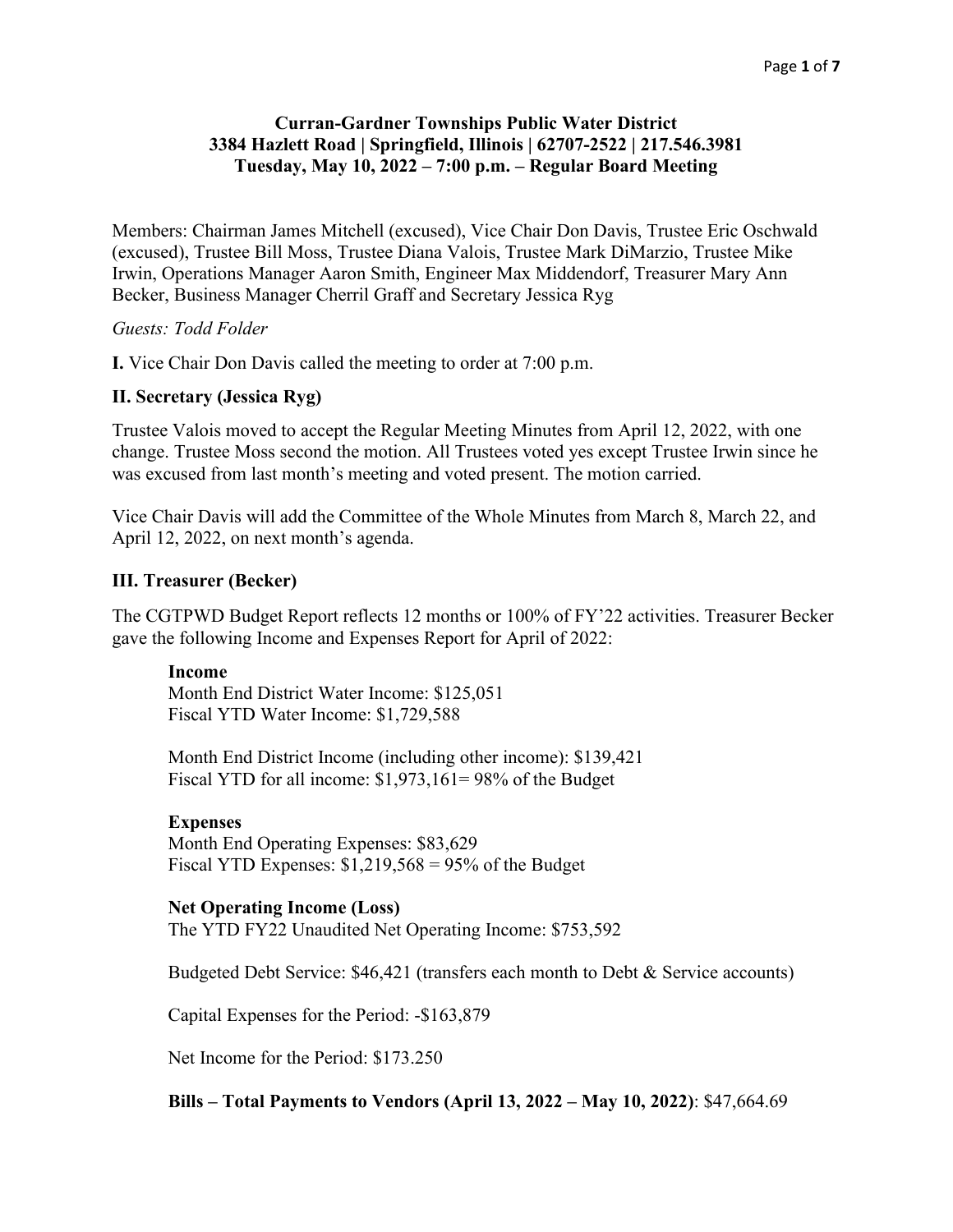Treasurer Becker provided board members with an unaudited Operating Balance Sheet ending March 31, 2022; also, the Reserves and Debt Funds Balance Sheet and the Quarterly Profit and Loss Report ending March 31, 2022.

Treasurer Irwin moved to accept the treasurer's reports pending audit. Trustee Valois second the motion. The motion carried.

Trustee DiMarzio made a motion to approve payment of the bills. Trustee Moss second the motion. The motion carried.

Trustee DiMarzio and Treasurer Mary Ann Becker presented the FY'23 budget to the Board for final discussion. The Board met as a Committee as Whole on March 8, March 22 and April 12, 2022.

Trustee DiMarzio made a motion to enact the FY 2022 – 2023 budget. Trustee Irwin second the motion. Vice Chair Davis called for a roll call vote:

Trustee DiMarzio: Yes Trustee Irwin: Yes Trustee Valois: Yes Vice Chair Davis: Yes Trustee Moss: Yes With five Trustees voting yes, the budget passed.

Trustee Irwin moved to end the FY 2021 – 2022 Regular Monthly Meeting. Trustee DiMarzio second the motion. Vice Chair Davis called for a roll call vote:

Trustee DiMarzio: Yes Trustee Irwin: Yes Trustee Valois: Yes Vice Chair Davis: Yes Trustee Moss: Yes

With five Trustees voting yes, the motion carried.

Vice Chair Davis asked for a motion to change the order of the agenda. Trustee Mike Irwin made a motion to change the order of the agenda and Trustee Mark DiMarzio second the motion. The motion passed.

Vice Chair Davis asked for a motion to adjourn the meeting. Trustee Mike Irwin made a motion to adjourn the meeting and Trustee Mark DiMarzio second the motion. The motion carried.

Secretary Ryg called the meeting to order. She then asked for nominations for the position of CGTPWD Chair.

Trustee Valois made a motion to appoint Trustee Jim Mitchell for CGTPWD Chairman. Trustee DiMarzio second the motion. Not hearing any other nominations, the nominating floor was closed, and a roll call vote taken:

Trustee DiMarzio: Yes Trustee Irwin: Yes Trustee Valois: Yes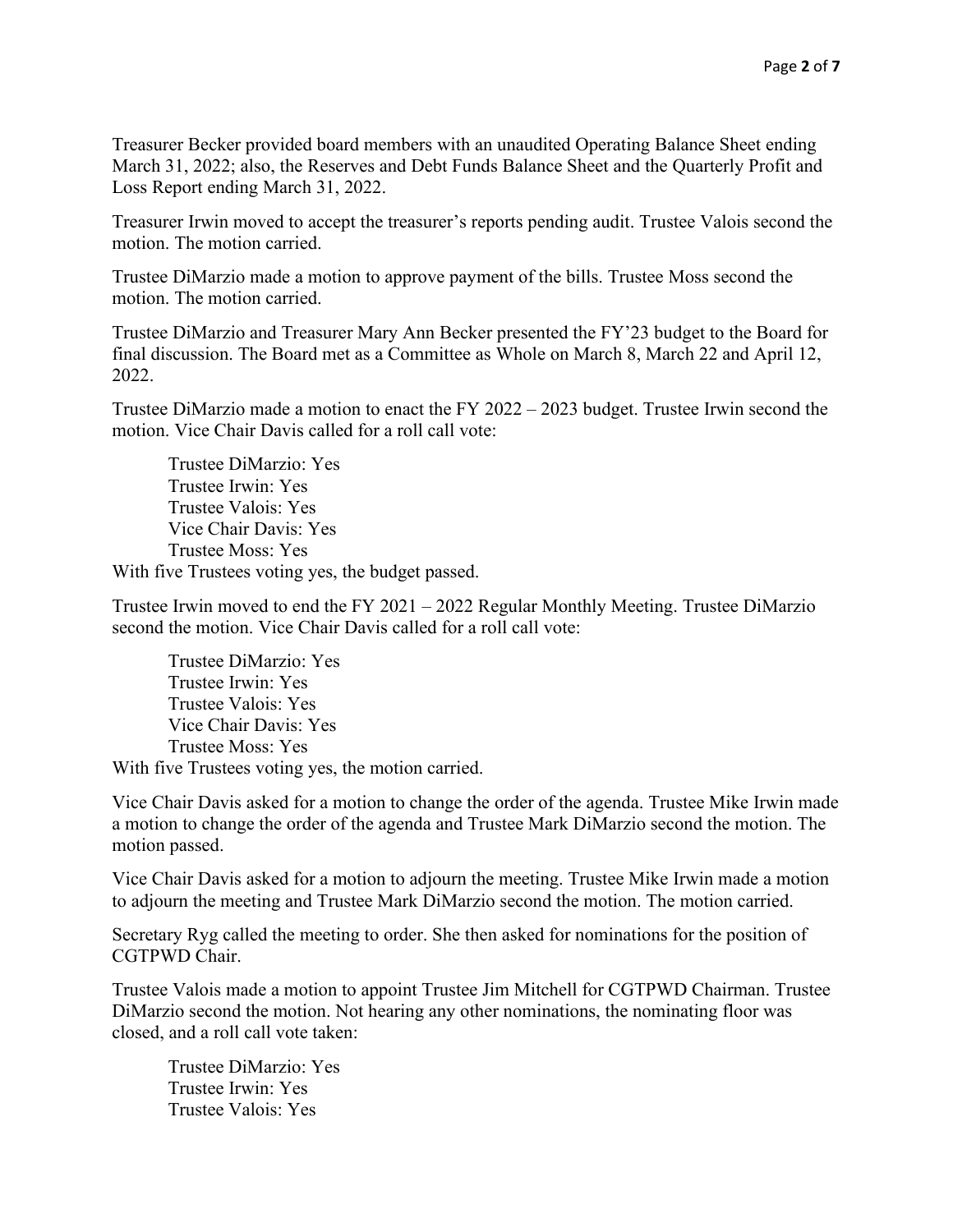Vice Chair Davis: Yes Trustee Moss: Yes

With five Trustees voting yes, the motion carried. Trustee Jim Mitchell was re-appointed as CGTPWD Chairman.

Secretary Ryg called on the floor for nominations for the position of CGTPWD Vice Chair.

Trustee Irwin made motion to appoint Trustee Don Davis as CGTPWD Vice Chair. Trustee DiMarzio second the motion. Not hearing any other nominations, the nominating floor was closed, and a roll call vote taken:

Trustee DiMarzio: Yes Trustee Irwin: Yes Trustee Valois: Yes Vice Chair Davis: Yes Trustee Moss: Yes

With five Trustees voting yes, the motion passed. Trustee Davis was re-appointed as CGTPWD Vice Chair.

Vice Chair Davis then resumed chairing the meeting on behalf of Chairman Mitchell (excused).

Vice Chair Davis called on the floor for nominations for the position of CGTPWD Secretary.

Trustee Valois made a motion to nominate Jessica Ryg as CGTPWD Secretary. Trustee Moss second the motion. Not hearing any other nominations, the nominating floor was closed, and a roll call vote taken:

Trustee DiMarzio: Yes Trustee Irwin: Yes Trustee Valois: Yes Vice Chair Davis: Yes Trustee Moss: Yes

With five Trustees voting yes, the motion passed. Secretary Ryg was re-appointed as CGTPWD Secretary.

Vice Chair Davis called on the floor for nominations for the position of CGTPWD Treasurer.

Trustee DiMarzio made a motion to nominate Mary Ann Becker for CGTPWD Treasurer. Vice Chair Davis second the motion. Not hearing any other nominations, the nominating floor was closed, and a roll call vote taken:

Trustee DiMarzio: Yes Trustee Irwin: Yes Trustee Valois: Yes Vice Chair Davis: Yes Trustee Moss: Yes

With five Trustees voting yes, the motion carried. Treasurer Becker was re-appointed as CGTPWD Treasurer

Vice Chair Davis set the following dates and times to meet monthly at the CGTPWD: 3384 Hazlett Road, Springfield, IL, 62707: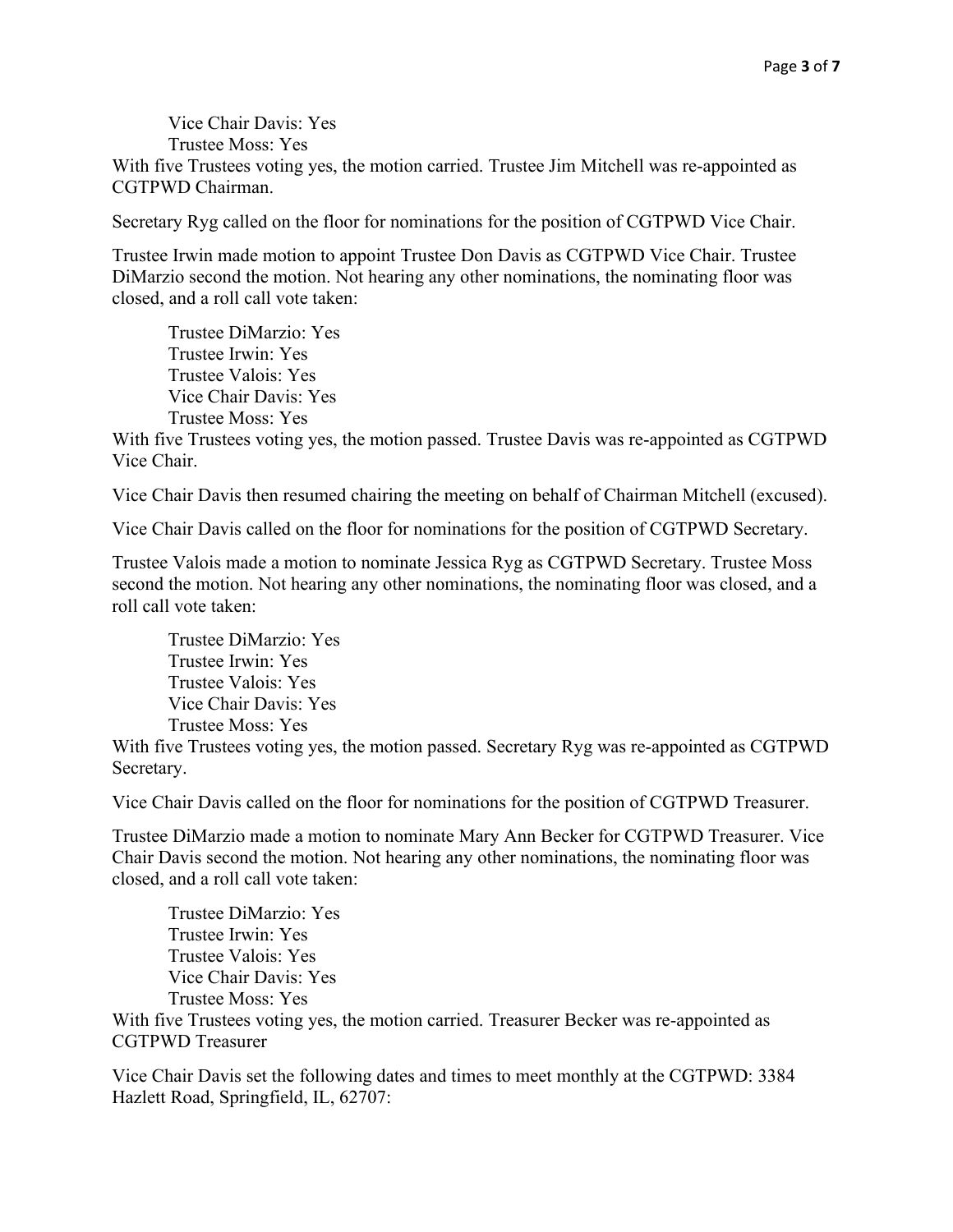7:00 p.m. on Tuesday, June 14, 2022

7:00 p.m. on Tuesday, July 12, 2022

7:00 p.m. on Tuesday, August 9, 2022

7:00 p.m. on Tuesday, September 13, 2022

7:00 p.m. on Tuesday, October 11, 2022

7:00 p.m. on Tuesday, November 8, 2022 (Illinois' General Election – state off)

7:00 p.m. on Tuesday, December 13, 2022

7:00 p.m. on Tuesday, January 10, 2023

7:00 p.m. on Tuesday, February 14, 2023

7:00 p.m. on Tuesday, March 14, 2023

7:00 p.m. on Tuesday, April 11, 2023

7:00 p.m. on Tuesday, May 9, 2023

#### **IV. Operations Manager's Report (Aaron Smith)**

Water loss report for March 17, 2022 – April 18, 2022:

Amount of Treated Water Sent to Distribution System: 10,164,000 gallons (Note: This was a 32-day billing cycle.)

Amount of Water Billed to Customers: 9,087,000 gallons (includes bulk water sales)

Amount of Water Loss: 10.6%

Amount of Water Loss: 1,077,000 gallons

Amount of Water Loss by Gallons per Minutes: 23.37 gallons/minute

*Disclaimer: No water from CWLP, South Sangamon Water Commission or customer billings served by them had any bearing on the determinations made in this report.*

A new service was installed on Smith Road and Green Haven Drive.

Tom Perry and Mike McCarthy attended an AWWA (American Water Works Association) training seminar held at Otter Lake Water Commission on Disinfection Byproducts.

Two customers were effected when a boring company hit a water main in Curran. The break was repaired, samples taken and the water main line was put back into service.

Field staff earned Continued Education Units (CEUs) by attending a training session with Central Illinois Water Plant Operators Association in Jacksonville. The session educated them about lead and copper rules and requirements, lead service line replacements, reporting and customer service.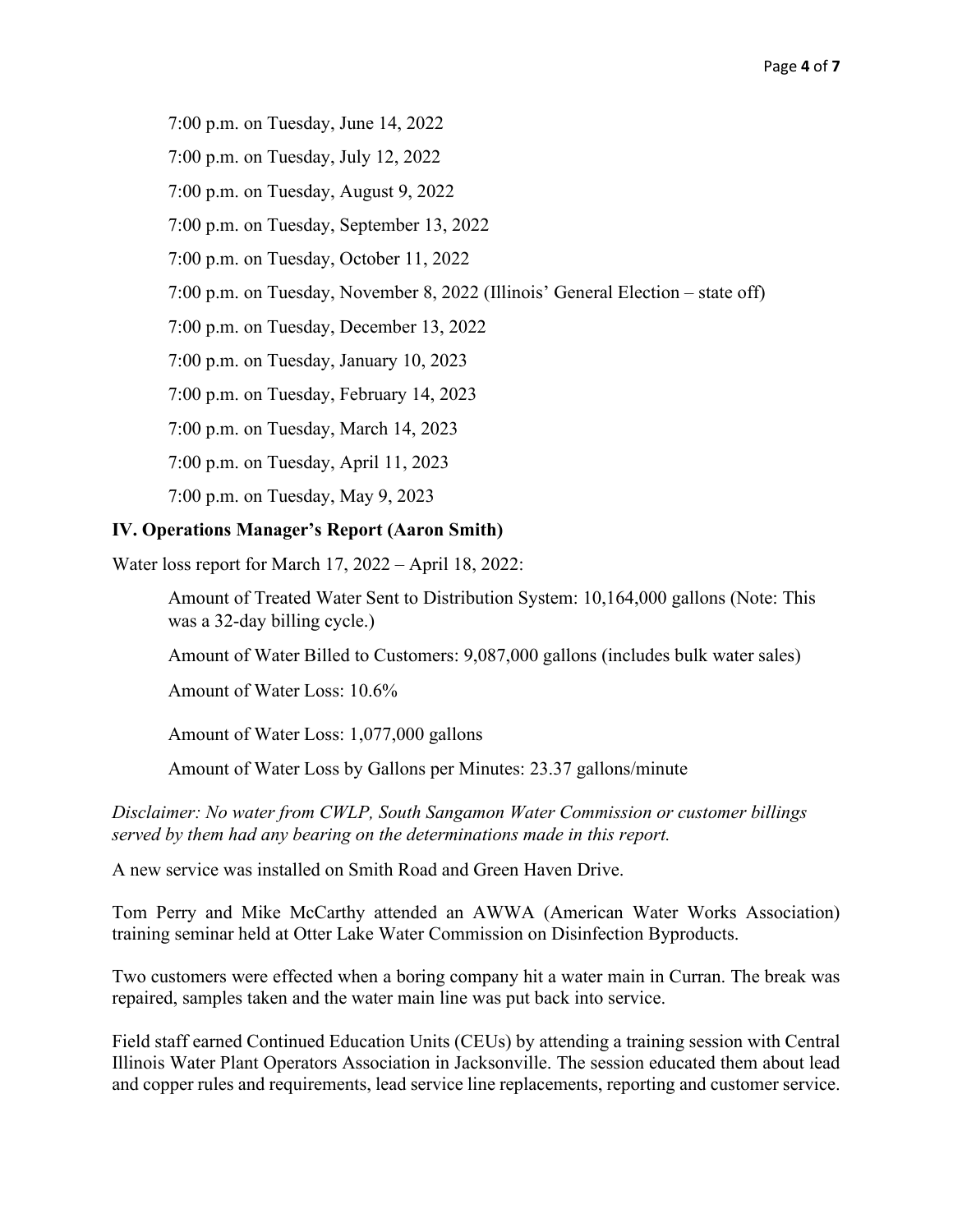The District received an award from the Illinois Department of Public Health (DPH) for maintaining the proper level of fluoride for 2021.

Tom Perry completed the IEPA field inspection response letter and it was mailed back to IEPA.

Operations Manager Aaron Smith is communicating with an engineering firm about upsizing a proposed service line at the proposed commercial building from 3" to 4" due to a material supply constraint.

The treatment plant's new clarifier was drained down and power washed to remove lime build-up in the reaction chamber. The objective is to pro-actively clean it monthly.

Wayne Nelson prepared the District's yearly Consumer Confidence Report (CCR) (as required by EPA). It was submitted to the IEPA and posted on the CGTPWD website.

# **VII. Business Manager Graff**

All notices for Curran-Gardner, CWLP and South Sangamon, and Sangamon County Water Reclamation District (SCWRD) have been posted on customer's bills as well as the CGTPWD website.

Both the Sangamon County Water Reclamation District (SCWRD) and the Curran Sewer Rate Increases were mailed to effected customers. Rates are as follows:

Sangamon County Water Sangamon County Water Reclamation District (SCWRD) has increased its rates effective May 1, 2022, as per their Rate Ordinance approved July 31, 2019. The new rate increase will be effective on or after May 1, 2022, as follows:

SCWRD Monthly Service Charge: \$14.41 User Fee per 1,000 Gallons: \$8.29

The Village of Curran will increase their sewer rates on or after May 1, 2022, as follows:

Residential Minimum Flat Rate: \$59.65 Every 1,000 gallons after the First 2,000 gallons: \$4.50 Commercial Minimum Flat Rate: \$81.95 Every 1,000 gallons after the First 2,000 gallons: \$4.50

Cellular Meters: The District has received all cellular meters that were ordered and shipped. To date there have been 929 cellular meters installed.

Software for Reprogramming Cellular Meters: Nick of Midwest Meter was contacted, and software was loaded onto the district laptop.

Business Manager said that the office recovered \$7,055.76 in liens. She thanked Tonna and Helen for their assistance with office matters.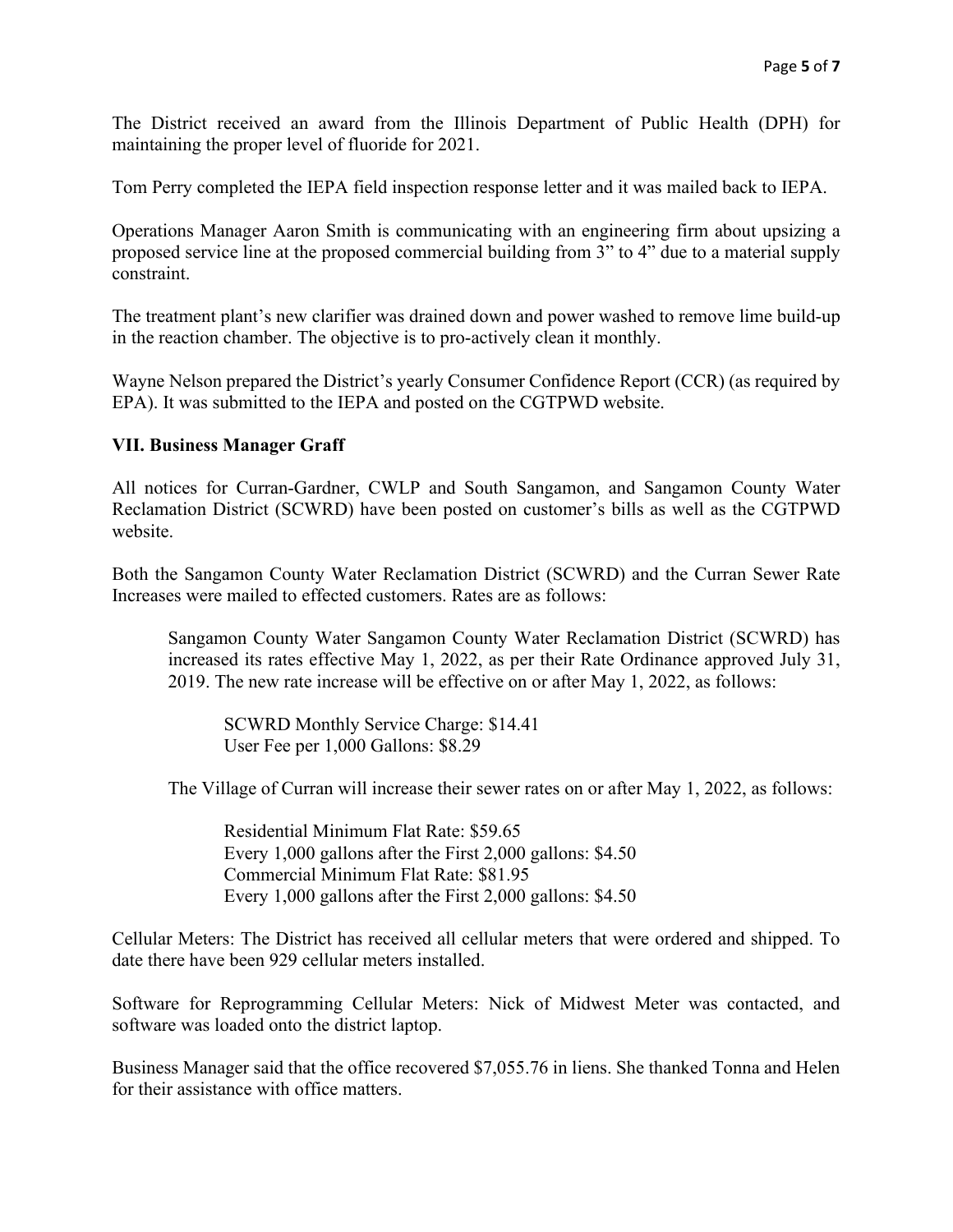Trustee Moss asked about the specific percentage of the rate increase from SCWR. Business Manager Graff said she would get that number to him after she consulted the paperwork.

Vice Chair Davis thanked Business Manager Graff for her success on recovering the \$7,055.76 due to the District.

# **VIII. Engineer's Report** – Middendorf

SRF State Revolving Fund – the first step is due to the Illinois Environmental Protection Agency (EPA) so District is working toward receiving estimates (generator). When the projects do go out to bidding, the bids/quotes must be good for 90-days which makes it difficult in the volatile pipe and material market. First document due is the planning document. It will include documentation and previous permit paperwork to support funding projects desired. That paperwork also includes customer demographics, rates, and how the District handles mitigating violation notices. That lays the framework for the design documents that will be submitted for the construction permits. The permit process along with the environmental clearance documents are pre-requisites to obtaining funding.

*SRF #1 Request/Application*: This is proposed as a 30-year loan. Well field Improvements will include a stand-by generator, centralized electrical system, raw water main river crossing, SCADA (Supervisory Control and Data Acquisition) improvements, and an allweather access roadway to the wellfield. The District will need flood plain clearances, IDNR permits, Dept. of Ag permits, U.S. Army Corps of Engineers. The goal is to use original permits since no changes (in conditions) have occured since the last time they were submitted.

*SRF #2 Request/Application*: This is proposed as a 20-year loan. It will be a water tank rehabilitation project. This project will include Farmingdale elevated tank improvements, clear well improvements and clear well tank mixers.

*SRF #3 Request/Application*: This is a proposed 20-year loan. This is for Curran Elevated tank rehabilitation. IT will include pressure booster pumps, chlorine station and SCADA (Supervisory Control and Data Acquisition) improvements.

Engineer Middendorf will continue to work with Operations Manager Smith and Tom Perry plus the office on these three SRF applications.

John Bartolomucci of the IEPA requested a copy as-built plans/schematics on the Plant's chemical feed pumps and flow curves. The original bids were quoted with new pump skids, vendors, new model numbers, different feed sizing, which he needs. This summary of assets which will go into the IEPA database as a point of reference.

NPDS (National Pollutant Discharge Elimination System) Permit Renewal: This document has been prepared and waits to be signed and mailed.